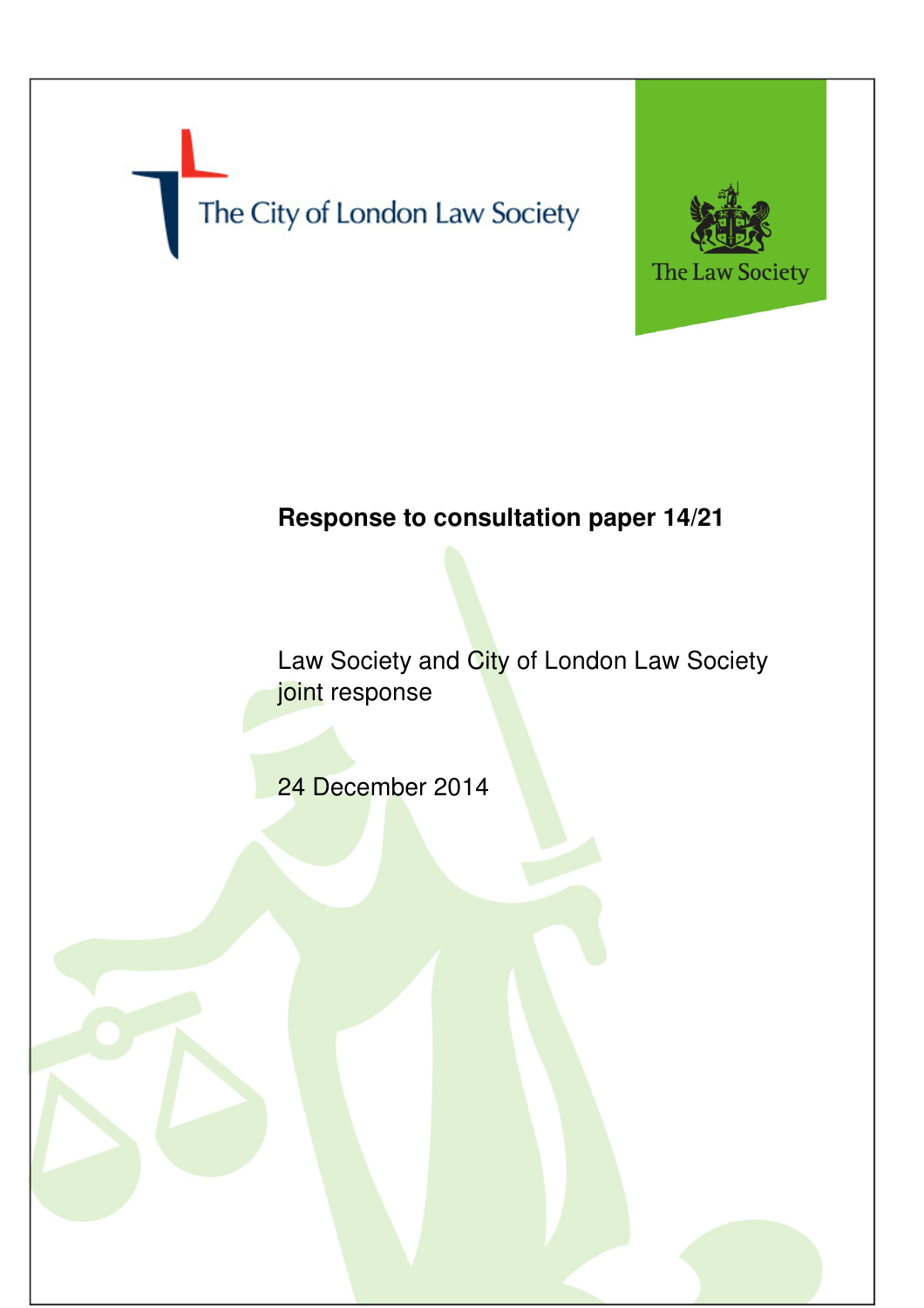## **Introduction**

- 1. The comments set out in this paper have been prepared jointly by the Listing Rules Joint Working Party of the Company Law Committees of the Law Society of England and Wales and the City of London Law Society.
- 2. The Law Society of England and Wales is the representative body of over 120,000 solicitors in England and Wales. The Society negotiates on behalf of the profession and makes representations to regulators and Government in both the domestic and European arena. This response has been prepared on behalf of the Law Society by members of the Company Law Committee.
- 3. The City of London Law Society ("**CLLS"**) represents approximately 13,000 City lawyers through individual and corporate membership including some of the largest international law firms in the world. These law firms advise a variety of clients from multinational companies and financial institutions to Government departments, often in relation to complex, multi-jurisdictional legal issues. The CLLS responds to a variety of consultations on issues of importance to its members through its 17 specialist committees.
- 4. The Listing Rules Joint Working Party is made up of senior and specialist corporate lawyers from both the Law Society and the CLLS who have a particular focus on the Listing Rules and the UK Listing Regime.
- 5. We set out our responses to questions 3 to 8 of consultation paper 14/21.

## **Sponsor conflicts of interest**

**Q3: What, if any, changes to our rules and guidance do you believe may be necessary or desirable?** 

We have no concerns regarding the legal implications of the current rules and guidance relating to sponsors' conflicts of interest and consequently, we have no further comments.

**Q4: Do you agree with our proposal to amend LR8.5.3R so that the requirement for only one sponsor to take responsibility for contact with the FCA in respect of the sponsor service applies in respect of administrative arrangements only?** 

Yes.

**Q5: Do you agree that the proposed Technical Note (as set out in Annex 3) provides sufficient guidance to support the proposed amendments to LR8.5.3R?** 

Yes.

**Q6: Do you agree with the proposed new guidance in LR8.3.15G?** 

Yes.

**Q7: Do you agree with the proposed amendments to LR8.3.14R?** 

Yes.

**CBA** 

**Q8: Do you agree with the CBA?** 

Yes.